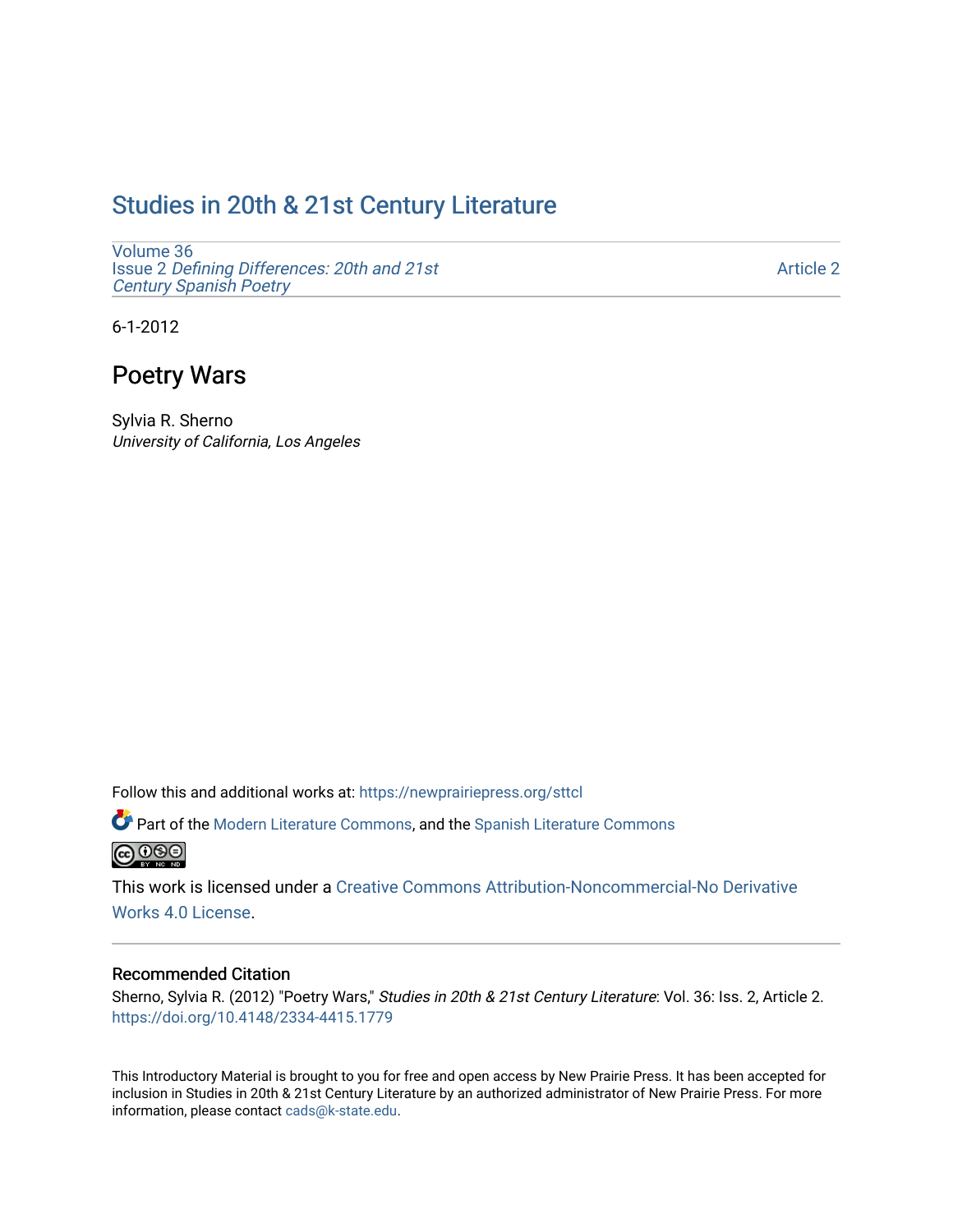## Poetry Wars

## Abstract

The status of poetry in Spain over the last several decades has provided fodder for a surprisingly contentious dispute, perhaps particularly remarkable for devotees and critics on these shores, where poetry has a limited readership…

## Keywords

poetry in Spain, poetry, modern poetry, contemporary poetry, 21st century Spanish poetry, twentyfirst century Spanish poetry, poetry from Spain, dispute, criticism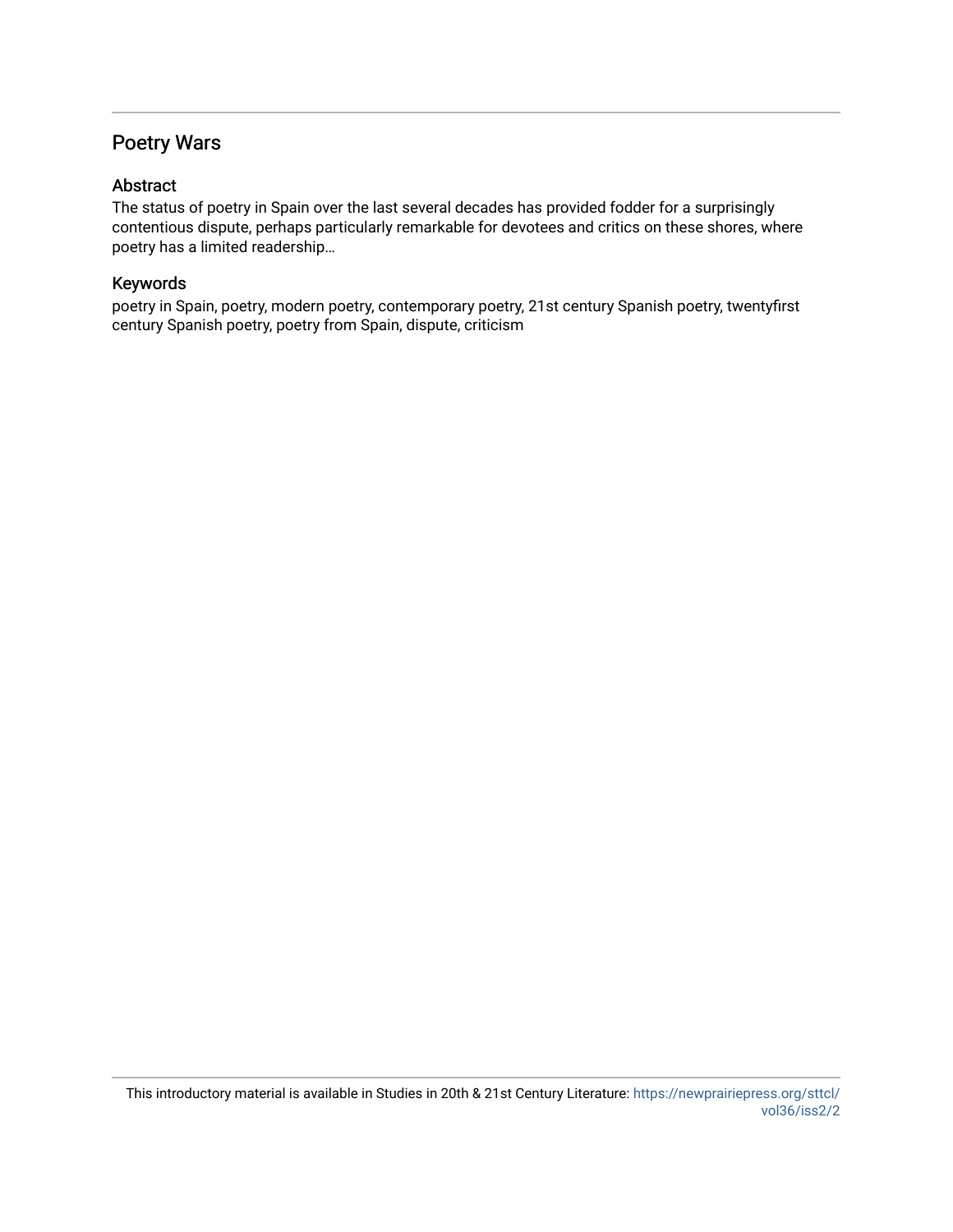## Poetry Wars

## Sylvia R. Sherno  *University of California, Los Angeles*

The status of poetry in Spain over the last several decades has provided fodder for a surprisingly contentious dispute, perhaps particularly remarkable for devotees and critics on these shores, where poetry has a limited readership. Even a brief look at the Spanish literary landscape from the post-Civil War years forward reveals the position of poetic hegemony alternating between two principal currents, summarized in simplified fashion as follows: there is, on the one hand, an esthetic that prizes humanistic values over purely artistic ones, follows in the footprints primarily of Antonio Machado and Jaime Gil de Biedma, and explores the quotidian preoccupations of human existence and the intimate emotions surrounding them. This poetry hearkens back to Spanish poetic traditions and forms, includes realistic language and colloquial turns of phrase such as are presumably employed by the Spanish popular majority, and manifests a belief in poetry as an instrument of communication and a transformative tool. On the other hand, the countercurrent espouses elitist values, is open to innovations and thus is aligned with modernity and the avant-gardes. Poets of this tendency turn away from tradition, are of a comparatively more intellectual bent, conspicuously attentive to artistic imperatives, and driven more by a ludic spirit than by any notions of a utilitarian poetry. Deploying a wide array of expressive devices, these poets subordinate messages to their own self-conscious use of language.<sup>1</sup>

These conflicting currents are exemplified in the various post-Civil War waves of poetry, even when the margins supposedly separating groups become blurred, or the characteristics and patterns habitually associated with one group or another crisscross, overlap, fuse, or otherwise migrate or permutate. Poets who began to write during the 1940s, immediately after the Spanish Civil War (Blas de Otero, Gabriel Celaya, José Hierro, José Luis Hidalgo) were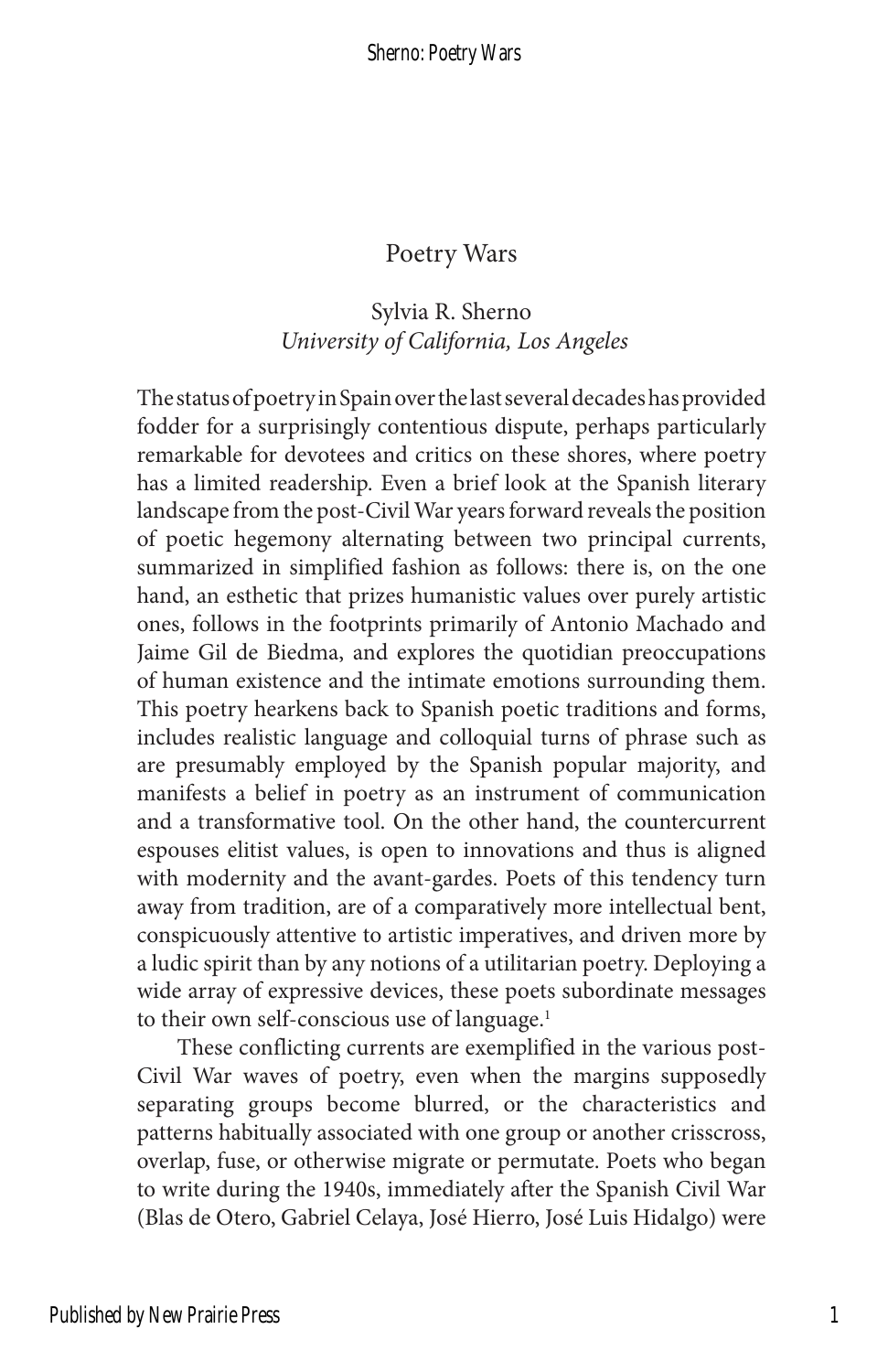living under a repressively authoritarian regime; their memories of Civil War horrors were still painfully fresh. Not surprisingly, they were compelled less by artistic principles than by the urgency of bearing witness to human suffering, protesting the ills of society, and proclaiming their solidarity with *el pueblo* 'the people,' at the very least by their use of commonplace popular language.<sup>2</sup> Those who refused exile were subjected to the vigilance of Franco's official censors, whom they could nevertheless sidestep either by publishing outside of Spanish borders or by couching their ideological propensities amid carefully honed ambiguities and figurative language. While by no means indifferent to formal concerns or lacking in artistry, today their message-laden verses have lost much of their currency.

Emerging at mid-century, the second wave of postwar poets (Francisco Brines, José Ángel Valente, Biedma, Claudio Rodríguez, among others) eschewed what they viewed as a lack of subtlety and an overly direct use of language in the work of their predecessors. Although they often shared the same social and political attitudes and values, and tended to use the same realistic language of everyday life, these second generation poets preferred to camouflage their ideological and social sympathies with artfully layered language. Indeed, their awareness of language's expressive potential, as well as its possibilities for failure, and their keen understanding of language not as an instrument of communication but as a tool for discovering reality and a manner of knowing, are among the attributes that distinguish them from their poetic elders. From the preceding group's narrow focus on the specific circumstances of Spain's time and place, they adopted a larger, more universal point of view. Conversely, they chose to speak not with the collective voice of what Blas de Otero called *la inmensa mayoría* 'the immense majority', but rather with an individualized voice and singular viewpoint. According to poetcritic Guillermo Carnero, theirs is a "a sort of ethical intimism … that often serves to transform the quotidian into something much more metaphysical and existential" (654-55).

The publication in 1970 of José María Castellet's influential and polemical anthology, *Nueve novísimos poetas españoles* (1970) 'Nine Very New Spanish Poets,' announced the arrival of a new lyric mode, a style of poetry that represented a radical departure from the now-familiar realistic style favored by poets of the early postwar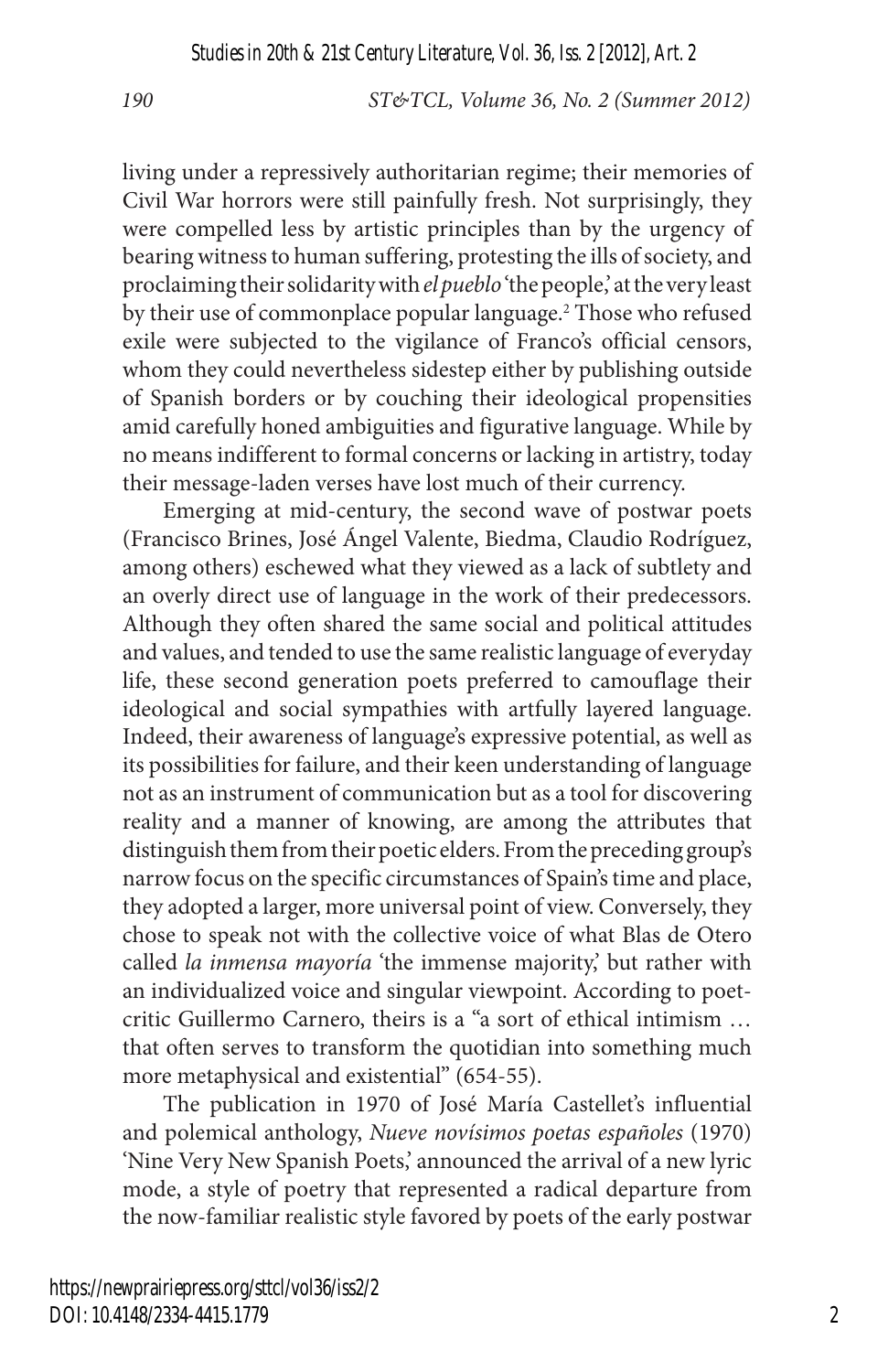years. The nine *novísimos*—Carnero, Pedro Gimferrer, Leopoldo María Panero, Ana María Moix, Félix de Azúa, Manuel Vázquez Montalbán, Vicente Molina Foix, José María Álvarez, Antonio Martínez Sarrión—were heirs of the Classical Age, Hispanic Modernism, the avant-garde, and a wealth of other influences. Yet they also turned away from Spain's literary tradition, rejected poetry with political or social content, and therefore were particularly disinclined toward the work of the immediate postwar generation. Explaining the highly formalistic nature of the *novísimos*' poetic production, Castellet pronounced: "La forma del mensaje es su verdadero mensaje" (34) 'the form of the message is its true message.'3 This McLuhanesque tautology left little room for doubt about the viability of social poetry, and at the same time drew attention to one of the most salient aspects of the *novísimos*' art: the preeminence of the very act and processes of poetic creation, the foregrounding of the poem itself as text, as form and style, as language. Hence the *novísimos*' repudiation of the ordinary language preferred by their antecedents. On the contrary, the language typical of the *novísimos*' work was inarguably poetic: the lexicon was characteristically elevated, highbrow, at times arcane. *Novísimo* poetry was replete with esoteric intertextual references, to high art and classical literature, mythology and history, but also to popular culture and the mass media. The *novísimos* intended their verses for a sophisticated urban audience with a broad cultural foundation and an attitude of receptivity toward areas of knowledge and experience (e.g., overtly erotic themes, heterosexual and homosexual alike, by both male and female poets) available in Spain only with the gradual softening of Francoist strictures and the subsequent transition to democracy. What is more, the mobilization of the Spanish economy also produced a growing acceptance of foreign influences that ultimately affected all levels of society. In the literary sphere, the new climate of openness provided more fertile ground for the thematic exploration and formal experimentation in which younger writers indulged. Arguing against the principle of poetic functionality, they regarded poetry as a value in and of itself, although not without purpose, for *novísimo* poetry embodied the subversive attitude and revisionary impulse that came with postmodern conceptualizations. To be sure, much of their lyric production, inflected either by playful irony or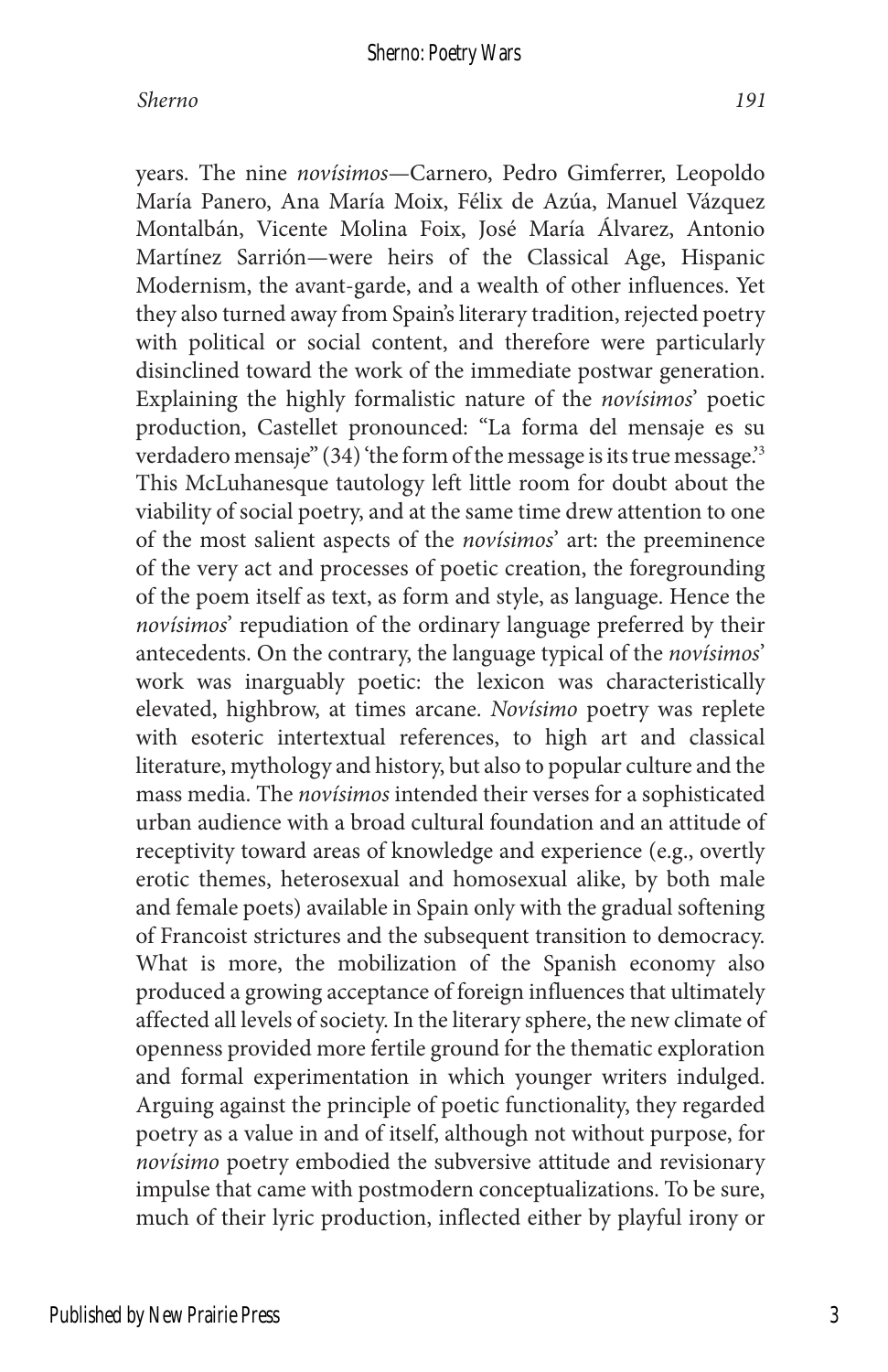a more biting irreverence, constituted a challenge to the icons and ideologies persistently sustained within Western philosophy, art, knowledge, and belief systems: the triumph of logic and reason; the coherence of truth, reality, and identity; the constancy of positions of power, to name only a few. Detractors, however, branded these young poets as elitist and their work as hollow, solipsistic, and excessively *culturalista* 'culturalist.'

Since the late 1970s, after the death of Francisco Franco and the beginning of Spain's transition to a constitutional monarchy, a seemingly endless parade of contesting factions has entered the poetic fray. The *postnovísimos* surfaced toward the end of that decade but began to be accorded serious critical attention only with the publication of Blanca Andreu's *De una niña de provincias que se vino a vivir en un Chagall* (1981) *'*About a Girl from the Provinces Who Came to Live in a Chagall.' Written in a surrealistic style evocative of Lorca, Alberti, and Neruda, and inspired in part by the *poète maudit* Arthur Rimbaud, Andreu's slim volume provoked a stir in literary circles thanks to the dramatically irrational imagery and fragmented syntax, and to the abundant allusions to youth culture, drug-induced states, hallucinatory experiences, and transgressive sexuality. The twenty-one-year-old Andreu, whose notoriety at first threatened to overshadow her genuine creative gifts, was one of several poets (Julio Llamazares, Luis García Montero, Felipe Benítez Reyes, Jorge Reichmann, Ana Rossetti et al.), included in Luis Antonio de Villena's 1986 anthology *Postnovísimos*. Despite the title, a term he coined to designate the young cohorts, Villena himself allowed that they did not form a cohesive group. While to one degree or another they had all deflected from the *novísimo* path, they nevertheless lacked a common esthetic; indeed, in the introduction to his anthology, Villena characterized the *postnovísimos* as an "[o]pen, plural generation" (17).

These qualities account at least in part for the numerous poetic modes encompassed by the label *postnovísimo*. As mentioned at the beginning of this introduction, the various contingents formed around two basic drives: one that rehumanizes poetry, and the other that foregrounds and intensifies esthetic values. The first is a reaction to the cold elitism, distancing tone and exaggerated decorative effects of the *novísimos*' culturally fraught work. The renewed desire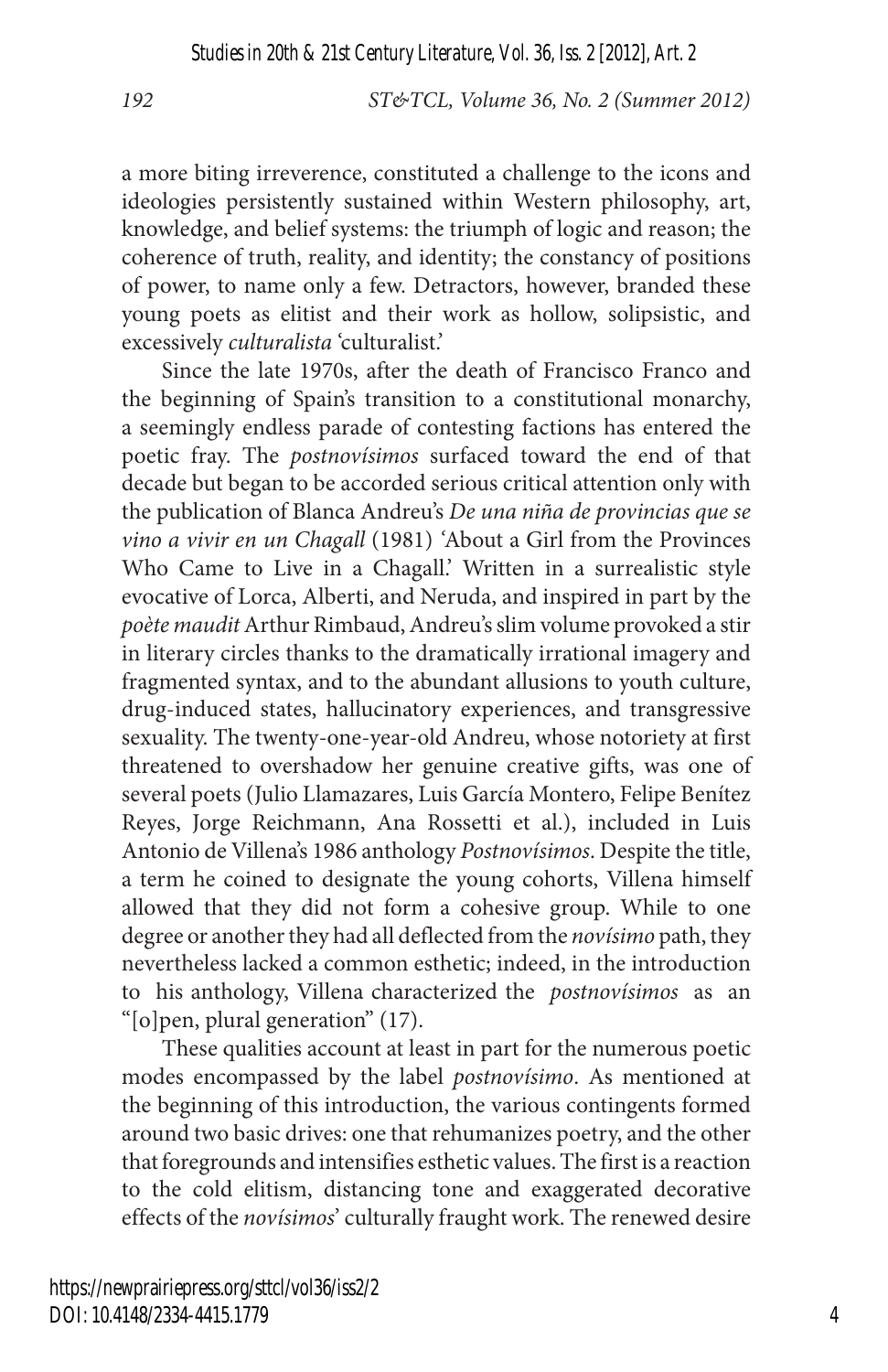#### *Sherno 193*

for humanization, in concordance with Spanish literary tradition, was brought to light in a poetic manifesto "La otra sentimentalidad" (*El País* 8 Jan. 1983) *'*The Other Sentimentality' by Luis García Montero, Álvaro Salvador and Javier Egea. This declaration of poetic principles advocated the frank expression of deeply felt emotions, a renewal of realism and social commitment, and the "expresión literal de las esencias más ocultas del sujeto" (Cano Ballesta 698) 'literal expression of the most hidden essences of the subject.' "La otra sentimentalidad" soon devolved into what came to be known as *poesía de la experiencia* 'poetry of experience,' the most visible and resilient of the many lyric strands taking root during the eighties and nineties.<sup>4</sup> Poets of experience, whose primary exponent was García Montero, replaced what they considered the exclusionary methods of *novísimo* culturalist excesses with a confessional style and intimate tones articulated not by an individualized voice but by a collective subject. They are particularly drawn to both Luis Cernuda and Biedma, both admirers of the English Romantics and therefore inspirational to the younger poets for the preeminence of emotions in their work. Poets of experience, ideologically rooted in Marxism, aspire to connect with the average reader alienated by the aggressive erudition of the *novísimos* or disaffected and lost amid the labyrinthine problematics of modern urban society and the complexities of the new globalization. Poetry of experience thus centers on anecdotal events and common experiences of daily life. By the same token, it recycles familiar tendencies, restoring significance to linguistic verisimilitude. Meditative in nature, it deals with age-old themes such as love and death, the elusiveness of time, and the fragility of human existence.

Poetry of experience held sway over other lyric modalities and maintained its dominance during the decades of the late-twentieth and early-twenty-first centuries. Moreover, it generated any number of variations. One of these was *poesía del silencio* 'poetry of silence.' Minimalist and cerebral in the manner of the pure poetry of the 1920s, poetry of silence reflected the writers' desire to strip the poem to its most precise and elemental core. Juxtaposed against the *novísimo* flaunting of ostentatious, exotic language, this strain afforded the possibility of defining and exercising creativity in new ways and, at the same time, of discovering deeper levels of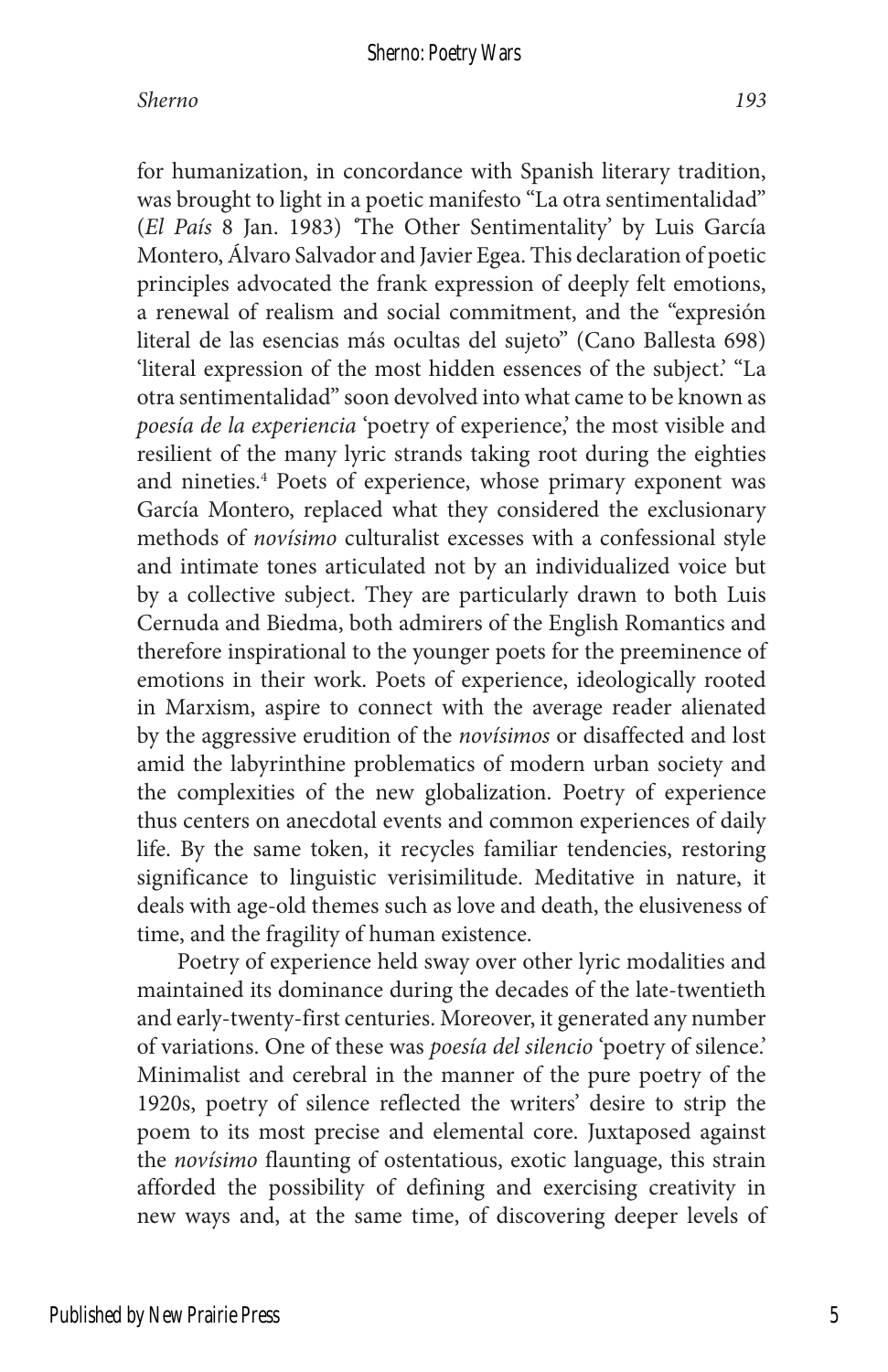philosophical, metaphysical, and existential meanings. While poetry of silence flourished in the eighties, it had already been anticipated by some established writers as they evolved: *novísimo*  poets Carnero and Gimferrer, and *postnovísimos* like Jaime Siles and Amparo Amorós. Poets of silence felt a renewed confidence in the writers of the fifties and regarded them as their masters. In fact, midcentury poet José Ángel Valente, whose later writings strikingly exhibited the discipline and austerity emblematic of the esthetics of silence, proffered the following insight: "Poetry not only is not communication, it is, before anything else or long before it can aspire to be communication, rather the lack of it" (Perriam, "Poetry and Culture" 203). Valente's formulation essentially defined poetry of silence as a metaphysical and abstract poetry whose purpose diverged sharply from that of poetry of experience; it was a kind of poetry whose meaning derived from words but, just as vitally, from the empty spaces—the silences—surrounding words.

Although it dominated the poetic field—or, to be more exact, because it did so—poetry of experience ignited a backlash. One reaction appeared in the form of *poesía de la diferencia* 'poetry of difference,' which originated precisely due to dissatisfaction with the hegemonic status enjoyed by poetry of experience. The dissenting voices deemed García Montero and his like-minded colleagues "'clónicos' y estéticamente intercambiables" (Prieto de Paula) 'like clones and esthetically interchangeable.' More to the point, those poets were judged to be too closely allied with the power elites and official institutions, thereby monopolizing prizes and awards, not to mention greater access to publication and the favor of critics. Consequently, rendering the Spanish cultural landscape monochromatic and virtually homogeneous (Prieto de Paula). While the poets of difference (Jorge Riechmann, Olvido García Valdés, Juan Carlos Suñén, Concha García and others) share no fixed agenda or common esthetic, Spain and the Civil War (perennially current themes) number among their shared concerns, as do globalization, consumer society, urban development, and the environment. Such themes signal the adoption by some writers of what is known as *realismo sucio* 'dirty realism,' a minimalist mode that de-emphasizes rhetorical flourishes in favor of simple language, anguished tonalities and unabashedly raw depictions of humanity.5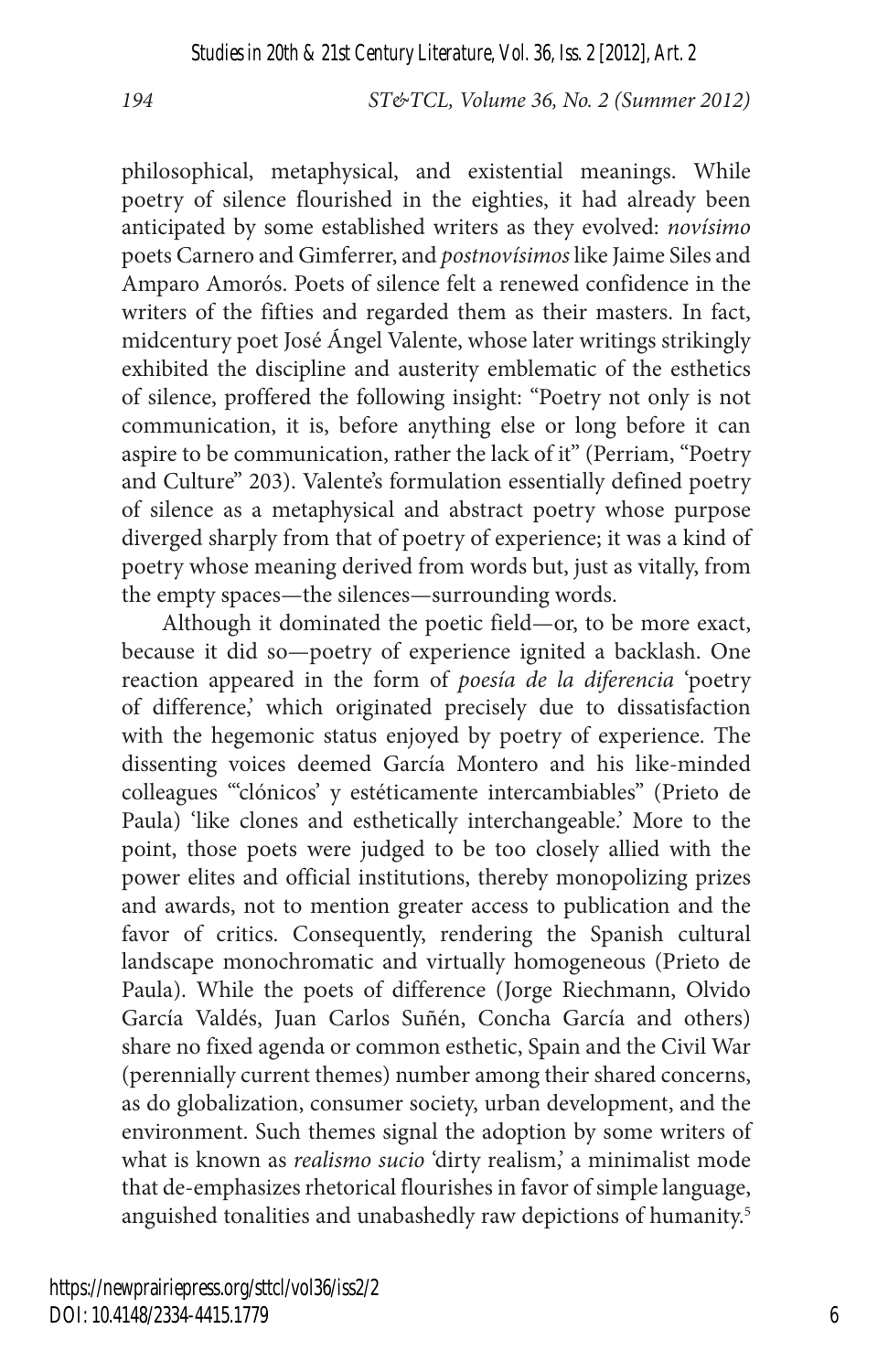#### Sherno: Poetry Wars

Their stance of social and political commitment and responsibility also marks a return to the engaged writing of the earliest postwar poets as well as the midcentury poets that succeeded them. The poets of difference coincide especially in their resistance to the dogma of experience esthetics. It is no wonder that the roll call of nonconformist writers includes gender, ethnic and racial minorities, language minorities, followers of the avant-garde—in short, all those for whom the tag "radicales, marginales y heterodoxos" 'radicals, marginals and heterodox' is a suitable fit.<sup>6</sup>

Some critics have likewise taken the poets of experience to task. Chris G. Perriam, for example, observes that "the ordinary people and ordinary experiences invoked by García Montero look very much like men and men's experiences only … feeling, if not elitist, at least not open to everybody" ("Poetry and Culture" 206). Raquel Medina notes that in Spain's present-day cultural environment, with the preponderance of awards, prizes and government subsidies seemingly dominated by the experience group, poetry has become "un artículo de consumo para la clase política y la burguesa" (603) 'an object of consumption for the political class and the middle class.' Meanwhile, Jonathan Mayhew mounts his argument against these poets on the basis of their fundamental conservatism vis-à-vis avant-garde poetics. Their intrinsic "lack of ambition" (24) effectively obliterates any innovative or experimental impulse, especially compared with "[t]he great modern poets, from Rimbaud to Celan … who stretch language to its limits in order to give voice to the experience of extremity" (17). Their conservatism is an especially egregious position, in Mayhew's judgment, because it springs from the "subordination of both aesthetic and political concerns to the norm of social decorum" (23). According to Mayhew, the ideal poet as defined by García Montero and Benítez Reyes, the two foremost representatives of the experience tendency, hews closely to a very narrow, circumscribed paradigm of normality, a condition that automatically excludes any socially marginal individual or anyone who strays from already codified social and aesthetic standards of discourse. This exclusionary ideal of orthodoxy is by definition political and implicitly analogous, Mayhew suggests, to the "normalization of Spanish society in the transition to democracy after the death of Franco" (35).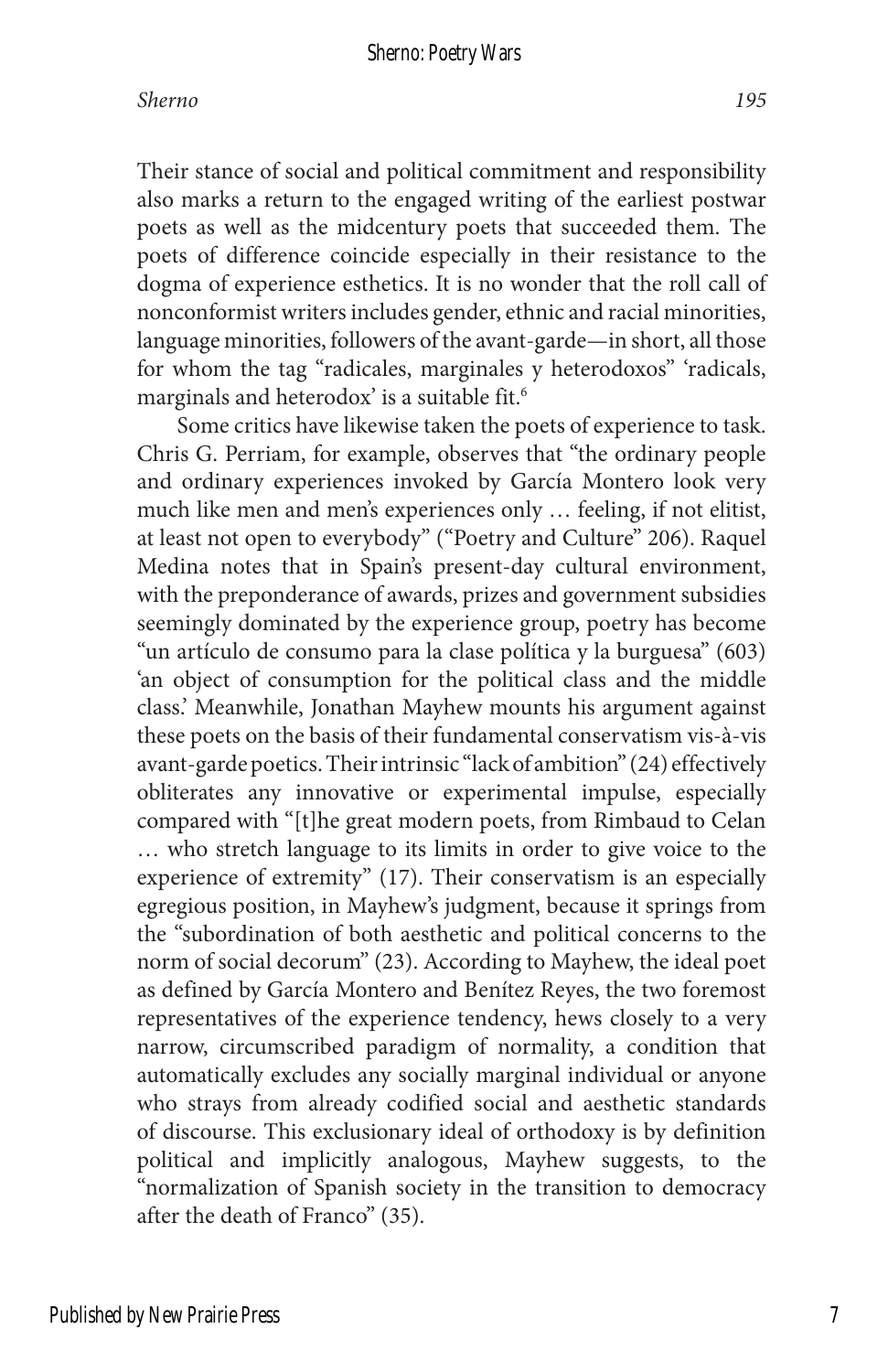The previous paragraphs follow the trajectory of Spanish poetry over the late twentieth and early twenty-first centuries. This summary serves to introduce the volume at hand by tracing the course of what one critic has called "uno de los contextos más plurales de la historia" (Cullel) 'one of the most diverse contexts in history.' The title of this volume, "Defining Differences," is meant to suggest that the defining sign of the poetry addressed in the essays is, at least from today's perspective, precisely the differences between one poetic style or school and another.<sup>7</sup> Certainly this very eclecticism has yet to be captured by any single theme, style, or ideology. The national lyric tradition is the point of departure for all the poets represented, but their attitudes toward that tradition viewed either as a cultural imposition and a debt to be rejected, or as a source of enrichment and a vehicle for deepening and intensifying the processes and products of poetic creation—swerve sharply away from each other. Significantly, many of the writers studied here have been affected poetically, philosophically, and ideologically by influences that have expanded their personal perspectives and marked their work with a more universal stamp. As a consequence, their works as a whole evince a broader understanding of, and conscious engagement with, traditions within the larger European context. Similarly, the range of critical approaches employed by the authors reflect distinct interpretations of the changing literary terrain, and varied dispositions toward the multiplicity of presentday poetic theories and practices.

Fittingly, the volume opens with three studies of poets who antedate the others represented here, the first two having begun their poetic careers in the company of the so-called generation of '27; the long career of the third author spans almost the entirety of the twentieth century. The first piece, Salvador J. Fajardo's "Cernuda in Current Spanish Poetry," confirms the powerful and enduring impact of Cernuda's work on poets of the second half of the twentieth century, and also his continuing imprint on subsequent poetic generations. Fajardo traces the numerous points of contact between latter-day poetic practices and Cernuda's conscious use of simple, nonpoetic language, his objective approach to reality and the presence in his verses of intimate themes such as homosexuality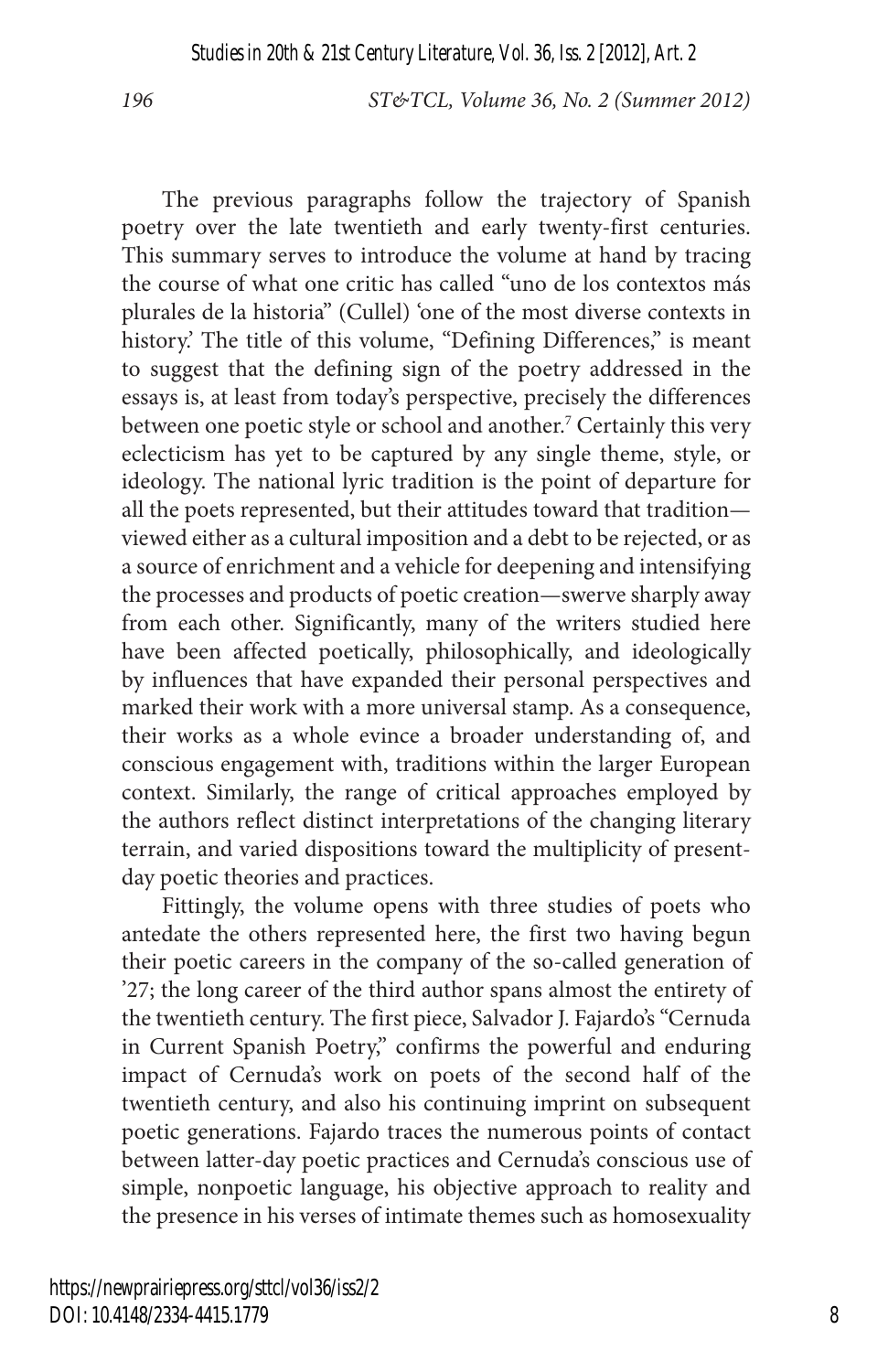and a personal concept of ethics. The second essay, Catherine Bellver's "Mysticism, Meditation, and Monologue in *Poemas del ser y del estar*," reminds us that Ernestina de Champourcín commanded the same artistic recognition and respect as her male cohorts of 1927, but after thirty years of post-Civil War exile in Mexico, her poetry receiving scant attention, Champourcín was at worst largely forgotten, and at best relegated to the literary margins. Only in the last several years has her work once more begun to receive due critical regard. Bellver's essay argues that the religious writings of Champourcín's last two decades, while clearly the product of the poet's deep longing and search for God, also reveal her knowledge of the literature of mysticism, and familiarity with a long roster of literary masters. Douglas Benson, in "'No es mi madre la tierra': Ecology in Gloria Fuertes's Last Poetry," asserts that the last collection by this often critically derided yet popularly embraced poet is perhaps her most provocative work. According to Benson, *Mujer de verso en pecho* (1995) 'Woman with Verse on Her Chest' foregrounds Fuertes's growing concerns about global ecological issues, along with other lifelong preoccupations, such as the plight of the marginalized, war, and political tyranny. Fuertes employs her subversive humor and unparalleled linguistic dexterity to question ecological pieties and to focus environmental concerns within an ethical framework. For Benson, this writer represents the convergence of several poetic currents: poetry of experience and the related *otra sentimentalidad*, metaphysical poetry, poetry of difference, and poetry of commitment.

The next works to be considered are by three women linked not only by their gender but also by a distinct philosophical disposition. A spiritual, contemplative quality common to all three writers suggests their affinity for the metaphysical current of contemporary Spanish poetry. As Martha LaFollette Miller shows in "In the Heideggerian Tradition: *Acontecimiento* by Concha García," this poet employs an enigmatic, fractured language and nonlinear narration to relate quotidian, almost mundane events to exemplify in turn the notion that any attempt to use logic to explain the world succeeds only in uncovering its fundamental absurdity. Miller sees in this thinking the indirect but significant influence of Heidegger, who reasoned that life cannot be reduced to essences; meaning resides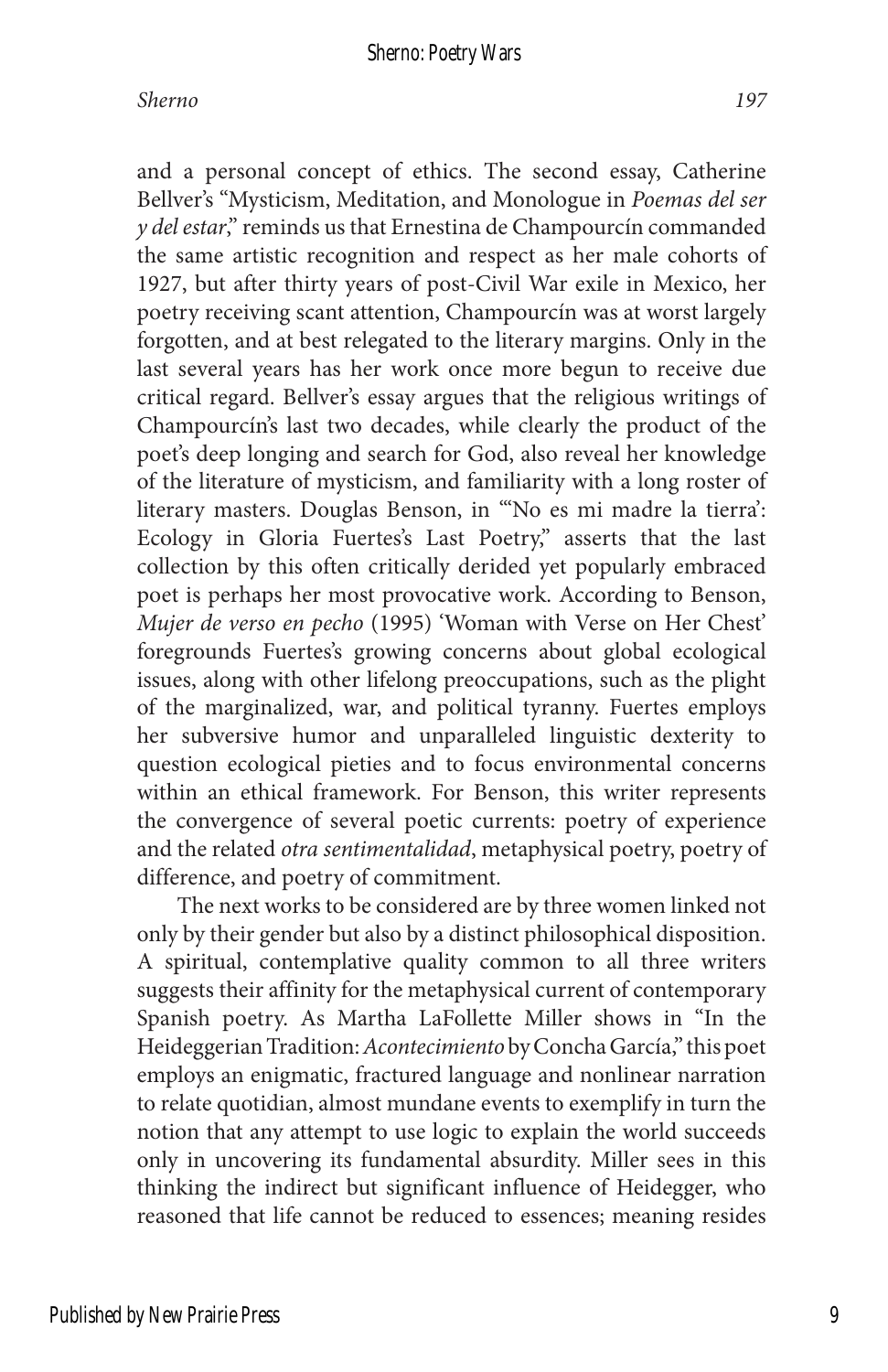in the authenticity of experience. The philosophical formulations of Wittgenstein undergird the poetry studied by Sharon Keefe Ugalde in her essay, "The Incertitude of Language and Life in the Poetry of Olvido García Valdés." Wittgenstein's concept of language-games in particular can be found in the deliberately ambiguous language, strange word usage, and disconnected sentences favored by García Valdés to illustrate how language empowers men but limits women, and how meaning, both in language and in life, is always indeterminate and contingent. García Valdés shares Wittgenstein's distrust of the unity and fixity of language, a distrust that exempts language from predetermined social and cultural constraints and meanings. She also, like Wittgenstein, believes in language's mystical exteriority, that is, the notion that ineffable truths and the very meaning of the world are to be found in a transcendent vision, beyond what the human eye perceives in the physical world. In "Reading Sara Pujol Russell's Poetry of Contemplation and Connection," Anita Hart affirms that as a Catalán woman and thus part of two minority groups, Pujol logically comes under the rubric of difference. Yet metaphysical might be a more suitable tag for this very introspective poetry that follows the tradition of Spanish meditative verse. That Pujol is also familiar with the German Romanticist Novalis is clear from her allusions to a dynamic relationship between humankind and nature and to the relevance of the senses and multiple ways of thinking. Pujol has also learned from the Upanishads, especially regarding the mystery of enlightenment, and from Plotinus's assertion that contemplation is the origin of everything. Contemporary Spanish philosopher María Zambrano is a crucial presence in Pujol as well: known for her understanding of contemplation, intuition and *el conocimiento poético* 'poetic knowledge,' Zambrano cited these as sources of human knowledge—ideas not traditionally valued in Western thinking.

The next two essays are paired because each takes as the subject of discussion a writer of decidedly inventive ambition whose work presents a unique challenge to his contemporaries. As W. Michael Mudrovic explains in "Beyond the Pale: 'Poesía Postpoética' in Agustín Fernández Mallo's *Joan Fontaine Odisea*," this writer has criticized his fellow poets for what he considers dated techniques, in contrast with his more experimental approach. Fernández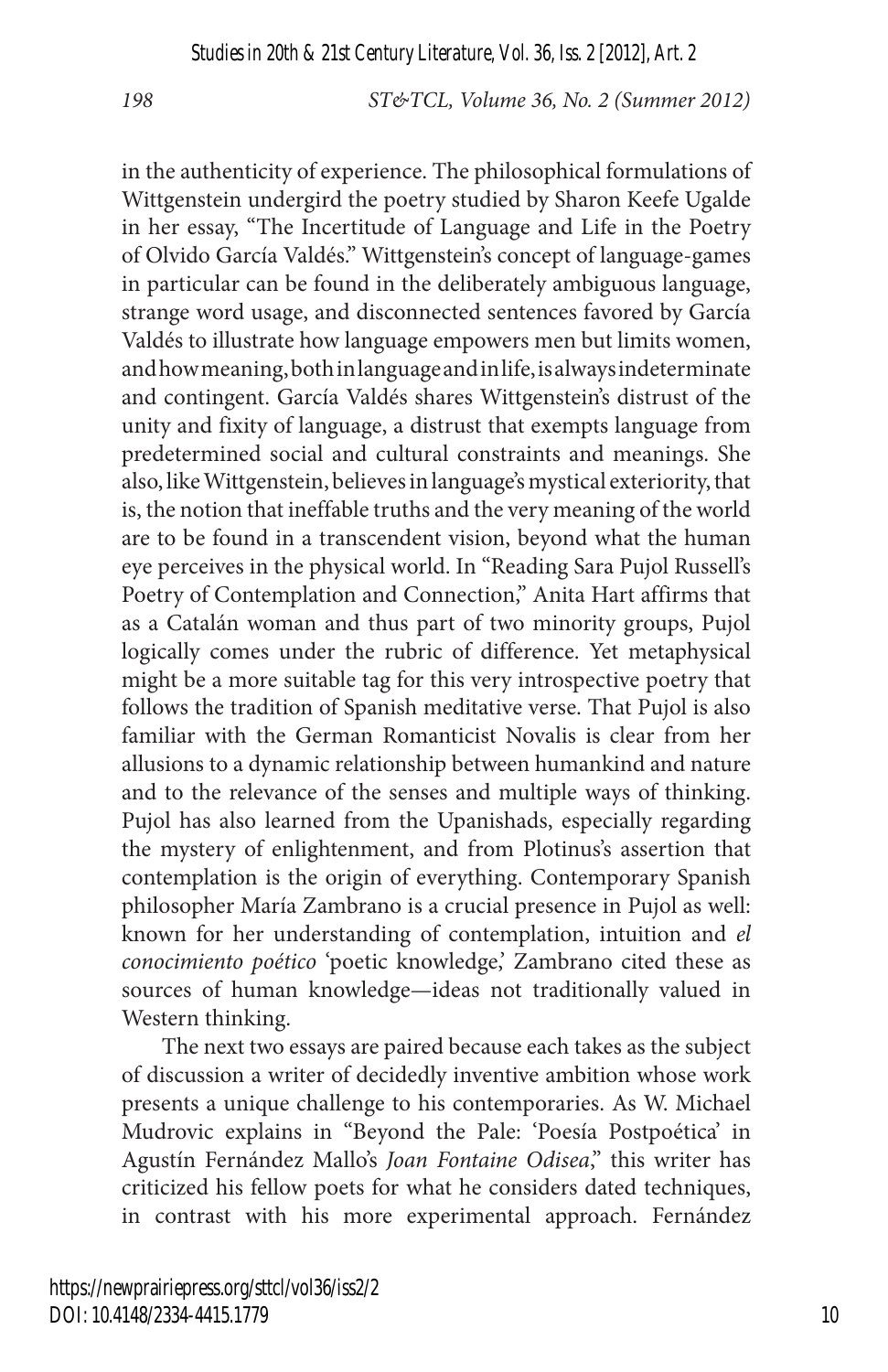#### *Sherno 199*

Mallo's postpoetic aesthetic, as he shows in the poetic sequence *Joan Fontaine Odisea*, validates the integration into his poetry of mathematical and scientific concepts and images, references to high and low culture, different types of discourse, paratextual elements, and framing strategies, in order to transcend the conventional limits of genre and predictable features such as a unified poetic voice. Fernández Mallo proposes to expand his readers' views about poetry, in keeping with a continually changing technological, global society. Judith Nantell's study, "Syntactically Silent Subjects: Luis Muñoz and Poetry of Ellipsis," offers an intriguing glimpse of another very innovative writer. Muñoz's most recent collection, the aptly titled *Querido silencio* 'Dear Silence,' shows the poet in a variation on the mode known as poetry of silence. One poem in particular, "Dejar la poesía" 'Leave Poetry,' is emblematic of Muñoz's disciplined, minimalist esthetic, thanks to a striking economy of expressive resources—reduced lexicon, conceptual conciseness, play of presence and absence, parallel structural patterns, and especially a strategy of syntactic omission or ellipsis. Together these strategies embody a paradoxical definition of poetry as language that wrests expressiveness from silence.

The final essays employ a cultural studies approach to confront tragic events in Spain's history and in the country's most recent past, the troublesome aftermath of those events, and the increasingly complex nature of Spanish society, culture, even national identity. Daniel Aguirre-Oteiza's "The Song of Disappearance: Memory, History, and Testimony in the Poetry of Antonio Gamoneda" serves as a bridge between the silences and omissions alluded to in the previous piece and those that figure in the concluding essays in the volume. Aguirre-Oteiza also shares with the authors of the closing essays the objectives and methods characteristic of cultural studies. Gamoneda's *Descripción de la mentira* 'Description of the Lie' demonstrates how the act of witnessing history was buried during the Franco years, as the regime effectively stifled memory, history, reality. *Descripción de la mentira* realizes Gamoneda's intention of retrieving the lost memories and silenced voices of Spain's dark history. In a similar vein, "Poetic Vision and (In)Visible Pain in Antonio Méndez Rubio's *Trasluz,*" by Paul Cahill, deals with the problematics of the gaze, the visible, and the invisible, what we see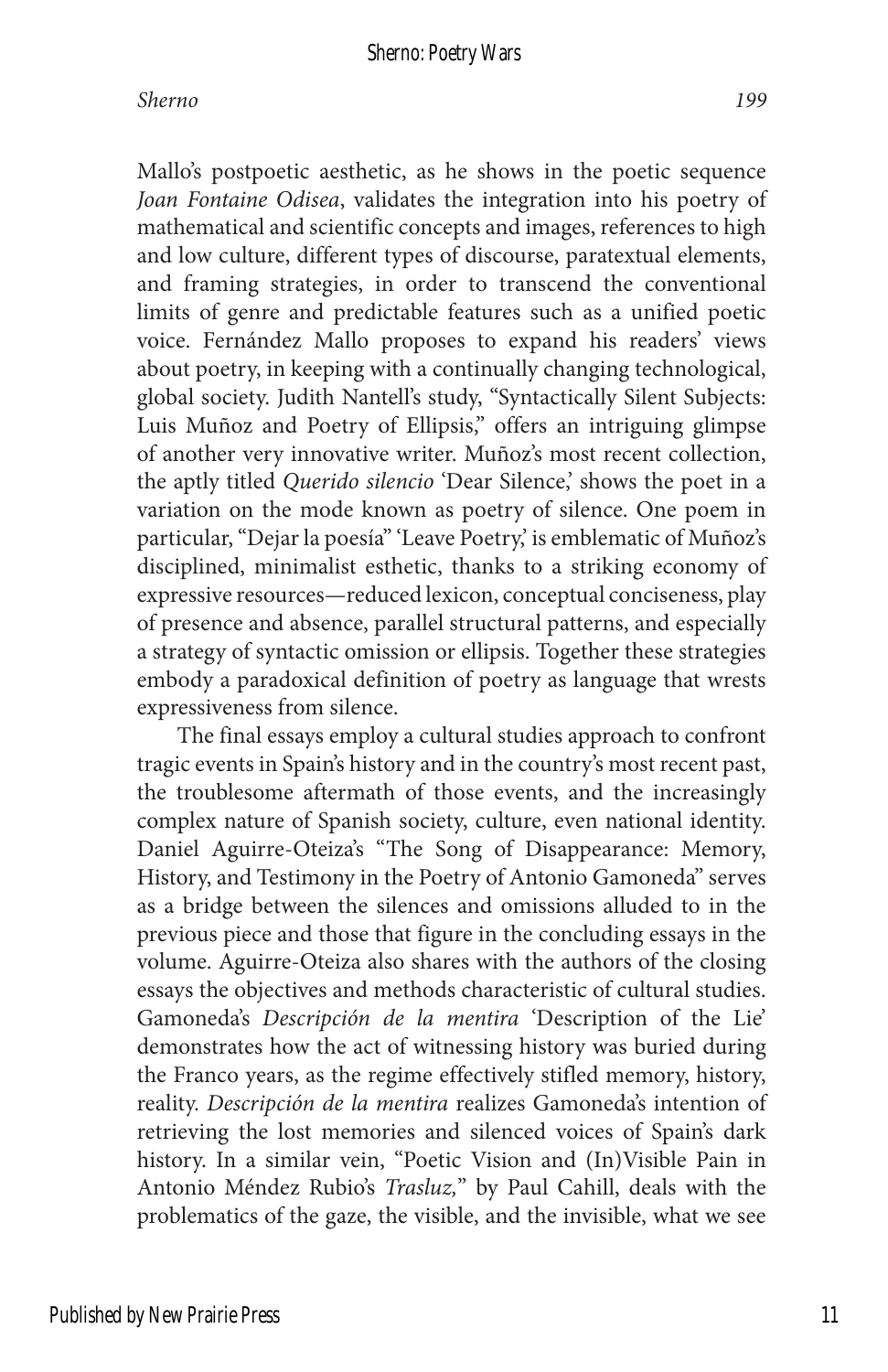and how we see it, and how these are linguistically represented to us, particularly in poetic texts. According to Cahill, Méndez Rubio departs from many commonly held poetic and political assumptions regarding images of social reality, both those within our range of vision and those that are withheld from us. Debra Faszer-McMahon likewise examines the decidedly topical issues of immigration and representations of otherness. In "Migration and the Foreign in Contemporary Spanish Poetry," the author attends specifically to Manuel Moya's pseudonymously written *El sueño de Dakhla* (*Poemas de Umar Abass*) (2008)*'*The Dream of Dakhla (Poems by Umar Abass).' Assuming the voice of a Western Saharan immigrant, Moya gives irrefutable evidence of the silencing of immigrant voices and the supplanting of these voices by native producers of Spanish culture. In the context of poetry, appropriating the voice of the other is commonplace, so that Moya's text, grounded both in the Spanish lyric tradition and the long tradition of Islamic poetry, makes for an especially vivid example of the tensions surrounding the changing migration patterns affecting any of the cultures within today's European societies. The final essay, "Memorials, Shrines and Umbrellas in the Rain: Poetry and 11-M" by Jill Robbins, examines the themes of violence, solidarity, and memory as represented in poetic texts written in response to the bombing of Madrid commuter trains on March 11, 2004. Continuing the discussion initiated in the previous essays of the volume's final cluster, Robbins analyzes the colliding cultural forces underlying ideas about Spanish national identity, economic change, the role of the media, and popular demonstrations against Spain's alliance with the U.S. in Iraq and in the war on terror, not to mention evolving definitions of poetry and art as cultural memorials participating in the processes of political engagement.

Poets of the twentieth and twenty-first centuries conceive of their art in undeniably diverse ways; the pragmatic exercise of their art is also dissimilar. Although all share the legacy of the Spanish lyric tradition, and while it is necessarily their point of departure, what divides them is their response, whether of acceptance or rejection, with respect to that legacy. Perhaps the zigzag pattern of alternation between the desire for continuation and the opposite spirit of rupture parallels on a smaller scale the massive historical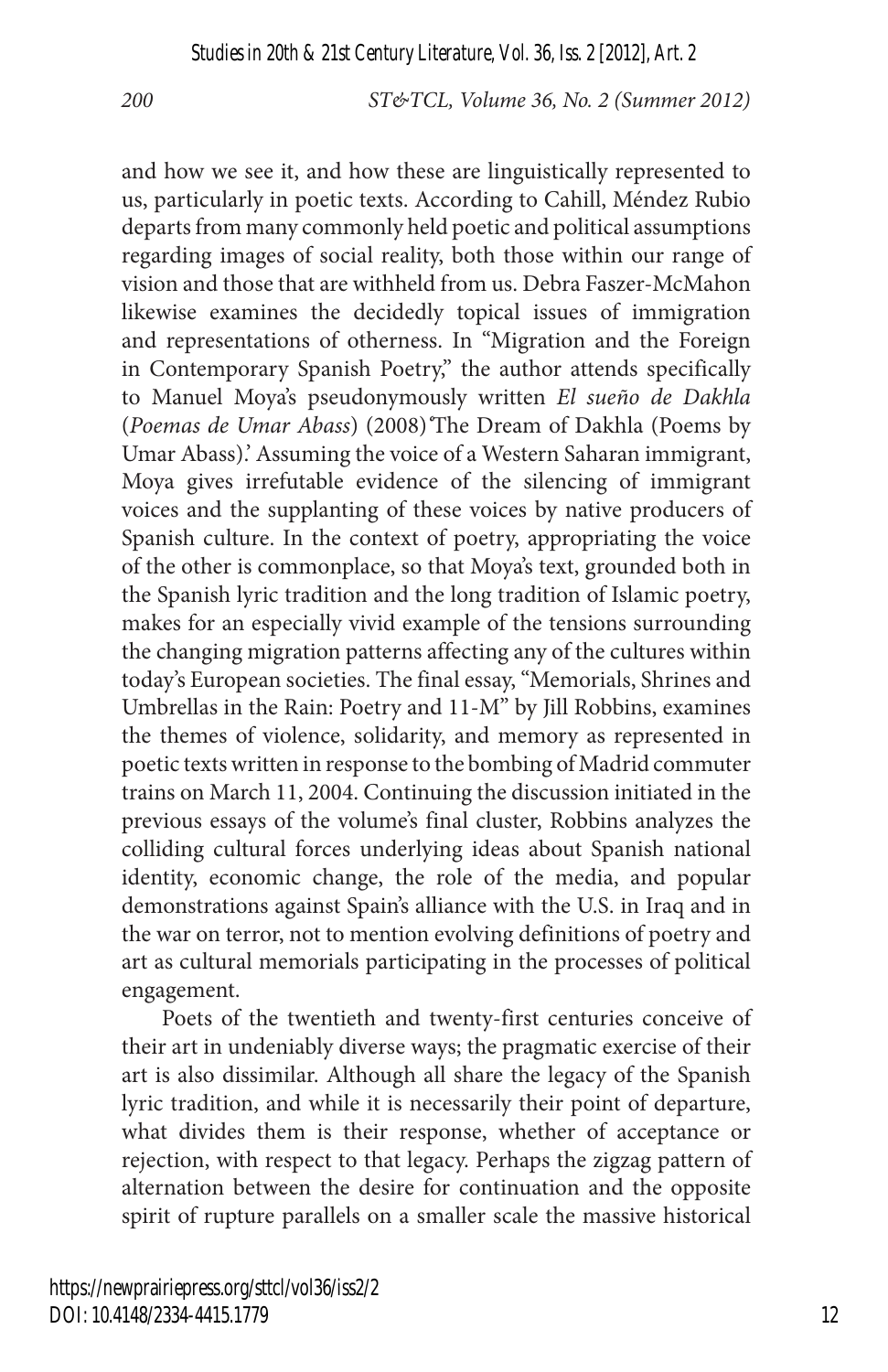transformations occurring during four decades of the Franco dictatorship and the ensuing roiling years of transition to democracy. Perhaps the space occupied by Spanish poetry is thus a microcosm of the larger cultural zeitgeist.

In any case, for all their differences, among the poets of recent decades there are commonalities. They are joined, for example, by a common goal: to establish, by means of the poetic text, a dialogue with the reader regarding society and reality, memory and imagination. A smaller, very particular instance involves the work of Ernestina de Champourcín. Generally speaking, it is likely that writers in today's Spain do not tend to share her religious bent, yet the profound spirituality of her verses and her desire for transcendence are perhaps not so far afield from their own journeys in search of some surpassing experience or meaning. Ultimately, in one way or another all the poets discussed here assume an ethical stance, from philosophical probing to a sense of intellectual responsibility, from an affective involvement to a more active commitment, with varying colorations in between, about the meaning and value of human existence, about the role of the individual in society, about attitudes toward the planet—in short, about ethical ways of being in the world.

#### **Notes**

1 With this brief characterization of contemporary Spanish poetry, I do not pretend to give the reader a complete picture of a complex topic. For more comprehensive accounts I refer the reader to Mayhew, Debicki, Perriam, and others included in the list of Works Cited.

2 The concept of literary generations—similar birthdates and educational backgrounds, shared ideology, common influences and esthetic goals, etc.—is widely disputed. I use the word only to suggest a loose grouping of individuals who come to prominence during approximately the same period of time and who have some common artistic preferences and practices.

3 All translations are my own.

4 The phrase "poetry of experience" originated with Robert Langbaum's *The Poetry of Experience* (1957 New York: Random House), a study of the dramatic monologue in English poetry of the nineteenth century. See Mayhew 34, 49. Jaime Gil de Biedma, who admired Luis Cernuda's use of the dramatic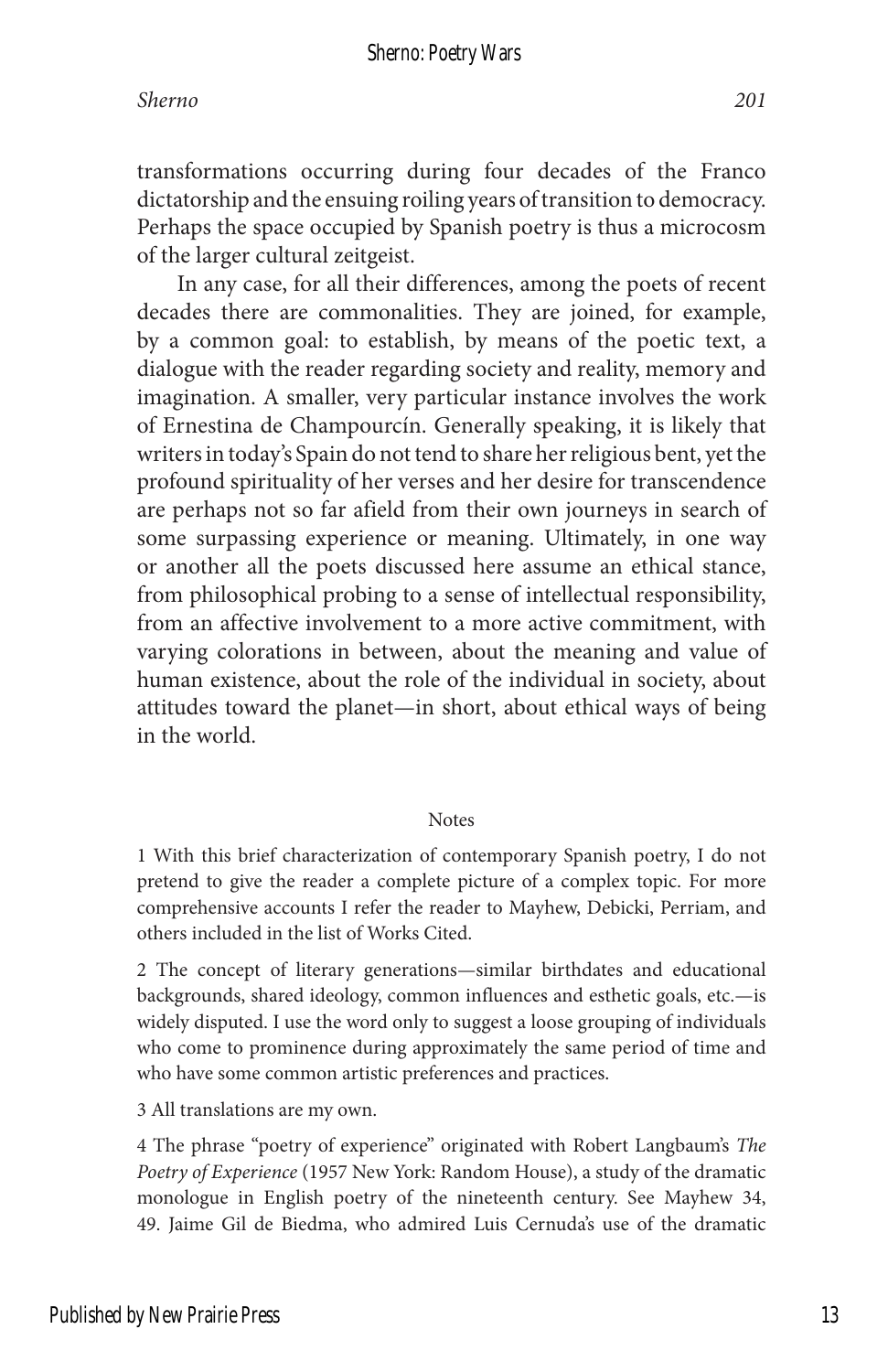monologue, read the original English version of Langbaum's book during the fifties. The Spanish translation, *La poesía de la experiencia: El monólogo dramático en la tradición literaria moderna* (Ed. Julián Jeménez Heffernan. Granada: Comares) was published in 1996. I thank W. Michael Mudrovic for reminding me about Langbaum's book.

5"Realismo sucio" was adapted from "dirty realism," a movement that originated in the United States during the seventies. The best-known American writers were Raymond Carver and Charles Bukowski. According to López Aguilar, "… igual que en el minimalismo, el 'realismo sucio' se complace en la sobriedad, en la precisión, en la parquedad para todo lo que se refiera a las descripciones (verbales, en literatura; sonoras, en música; visuales, en pintura); así, objetos, personajes y situaciones anecdóticas se trazan de la manera más concisa y superficial posible; y el uso del adverbio y la adjetivación se reducen al máximo (si se tolera el oxímoron), pues se supone que es del contexto del que debe surgir el sentido profundo de la obra" (López Aguilar) 'just as in minimalism, "dirty realism" prefers restraint, precision, moderation in everything related to descriptions (verbal, in literature; sounds, in music; visual, in painting; so that objects, characters and anecdotal situations are drawn in the most concise and superficial way possible; and the use of adverbs and adjectives is reduced to the utmost (if the oxymoron can be permitted), since the deep meaning of the work ought to come out of the context.'

6 The full title of poet Isla Correyero's 1998 volume is *Feroces: Antología de la poesía radical, marginal y heterodoxa '*The Fierce Ones: Anthology of Radical, Marginal and Heterodox Poetry.' It contains writings by many of the "poets of difference."

7 My thanks to Professor Cecile West-Settle of Washington and Lee University for suggesting this title.

#### Works Cited

Cano Ballesta, Juan. "Post-Franco Poetry." Gies 694-704. Print.

Carnero, Guillermo. "Poetry in Franco Spain." Gies 643-58. Print.

- Castellet, José María. *Nueve novísimos poetas españoles*. Barcelona: Barral, 1970. Print.
- Cullel, Diana. "Versiones postmodernas de compromiso en la poesía contemporánea: los ejemplos de Luis García Montero, María Antonia Ortega y Jorge Riechmann." *Espéculo. Revista de estudios literarios.* Universidad Complutense de Madrid 2009. Web. 22 Aug. 2011. <http. www.ucm.es/info/especulo/numero43/verposm.html>.